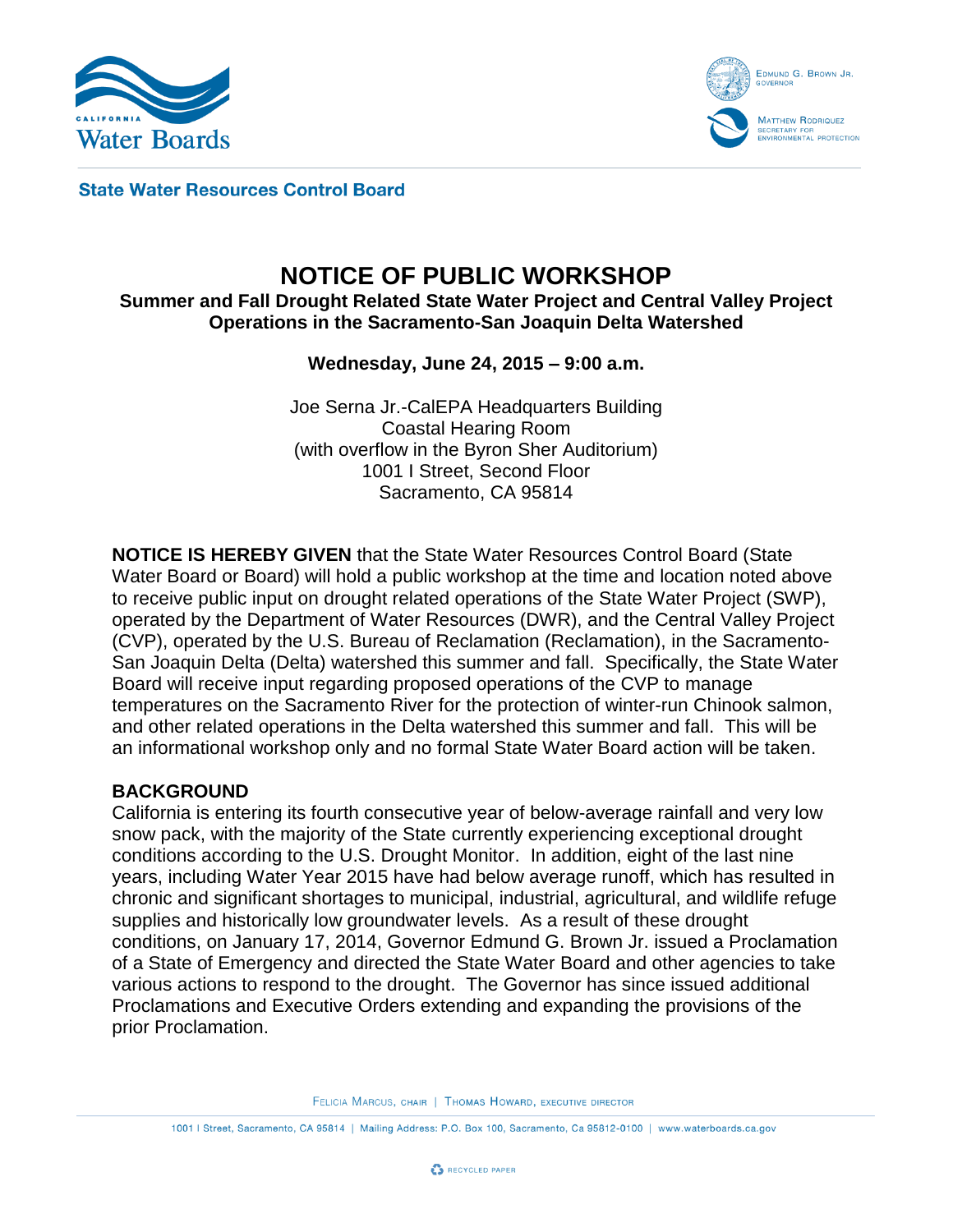#### Temporary Urgency Change Petition to Modify Bay-Delta Requirements

On February 3, 2015, the Executive Director of the State Water Board issued an Order that took action on a January 23, 2015 Temporary Urgency Change Petition (TUCP) filed by DWR and Reclamation to change water right conditions requiring the SWP and CVP to meet Delta flow and water quality objectives during February and March of this year in order to conserve water in storage and increase exports from the Delta for water supply purposes. The February 3 Order was modified on March 5 to change the export constraints and other requirements in the February 3 Order. On March 24, 2015, DWR and Reclamation requested approval of additional changes to flow and water quality requirements through September of this year. The Executive Director issued a modified Order based on that request on April 6, 2015, that approved changes through June. On May 21, 2015 DWR and Reclamation submitted a TUCP renewal request for changes to Delta flow and salinity requirements for July through September. The Executive Director expects to act on the May 21 request before July 1, 2015.

#### Sacramento River Temperature Management Plan

Pursuant to State Water Board Order 90-5 and condition 6 of the April 6 TUCP Order, Reclamation was required to develop and implement a Temperature Management Plan for the Sacramento River to ensure that CVP operations will provide reasonable protection for winter-run Chinook salmon and other salmonids. In the planning process, the TUCP Order required that Reclamation address temperature control issues that occurred last year that led to the mortality of nearly all of the 2014 brood year of juvenile winter-run Chinook salmon. Specifically, despite modeling that indicated that Reclamation could achieve temperatures last year to protect winter-run, they were unable to do so. Reclamation attributed this circumstance to the inability to access cold water out of the side gates of the Shasta Dam Temperature Control Device as expected under the temperature modeling.

Reclamation submitted a draft temperature management plan for the Sacramento River in mid-April, and an updated plan on May 4, 2015 to the Executive Director of the State Water Board and the National Marine Fisheries Service, Department of Fish and Wildlife and the U.S. Fish and Wildlife Service (collectively fisheries agencies). The temperature modeling that Reclamation provided indicated that temperatures suitable for winter-run Chinook salmon of 56 degrees Fahrenheit (F) could be maintained throughout the temperature control season at the proposed Clear Creek compliance location with the proposed operations.

Based on information indicating that Reclamation's draft plan would meet the 56 degree F temperature target at Clear Creek throughout the temperature control season, on May 14, 2015, the Executive Director provisionally approved the temperature management plan. In that approval the Executive Director indicated that the plan was required to be updated as necessary to ensure temperature compliance throughout the temperature control season and that Reclamation was required to prepare a final plan by June 1 for approval. In addition, the Executive Director also directed Reclamation to notify him immediately if there were any indications that the plan would not achieve temperature compliance throughout the temperature control season.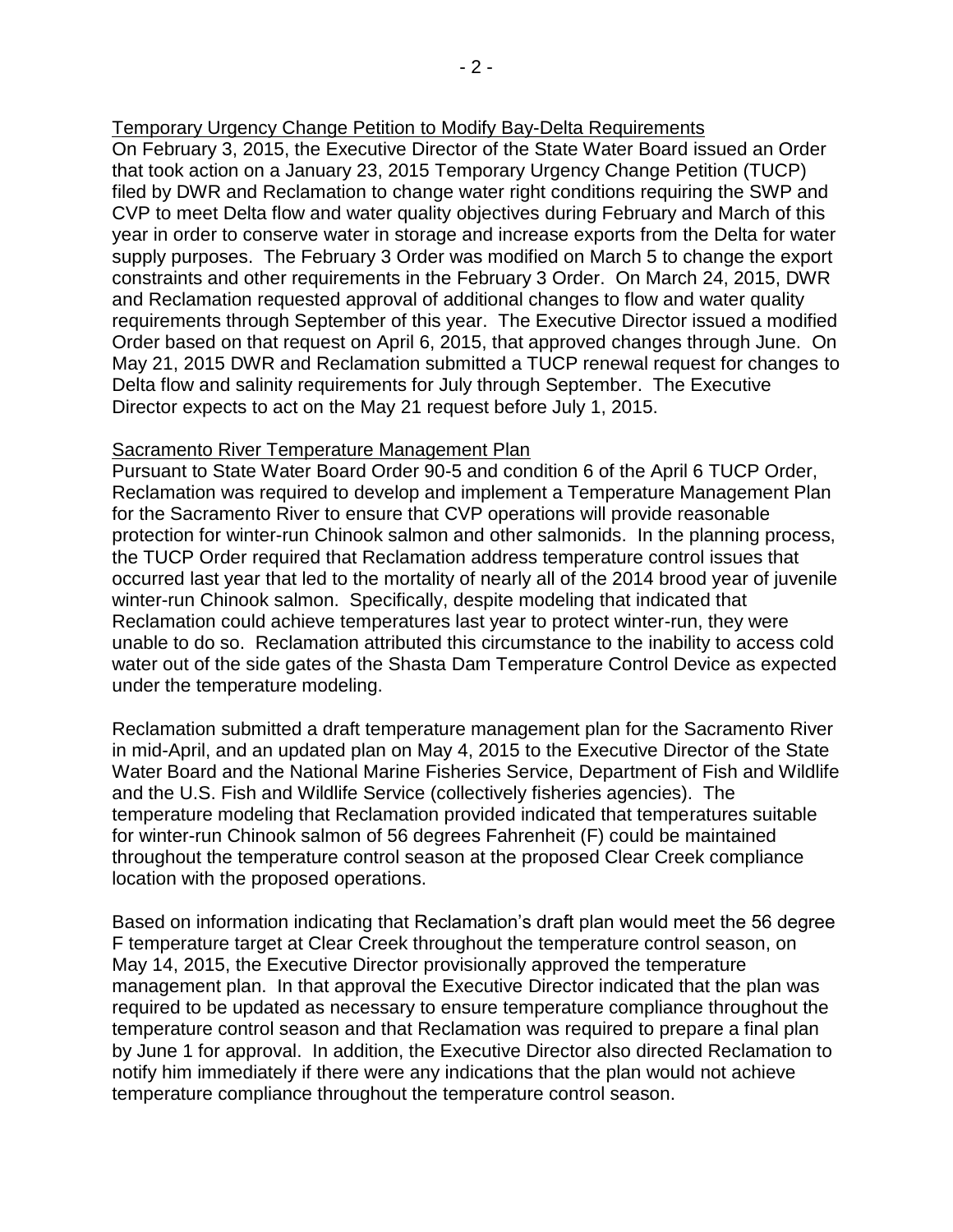On May 29, 2015, the Executive Director met with staff from Reclamation, DWR and the fisheries agencies to discuss (1) updated temperature profile measurements taken at Shasta Lake indicating that the reservoir was warmer than expected and (2) associated temperature modeling information showing that it was very unlikely that Reclamation would be able to meet the 56 degree F temperature target with the operations provisionally approved two weeks earlier. Following the May 29 meeting, the Executive Director sent Reclamation a letter temporarily suspending the provisional approval of the draft temperature management plan and directing Reclamation to maintain releases from Keswick Reservoir below Shasta Lake at no more the 7,500 cubic-feet per second (cfs) through June 10, and lower if possible to conserve additional cold water supplies.

Since May 29, 2015 State Water Board staff has been working with Reclamation, DWR and the fisheries agencies to develop a new plan of operations to protect winter-run Chinook salmon for the remainder of this season. The State Water Board expects to send a follow up letter on this matter early next week.

Information related to the TUCP process and the Sacramento River Temperature Management Plan are posted on the State Water Board's website at: [http://www.waterboards.ca.gov/waterrights/water\\_issues/programs/drought/tucp.shtml.](http://www.waterboards.ca.gov/waterrights/water_issues/programs/drought/tucp.shtml)

#### **MATTERS FOR DISCUSSION AT THE WORKSHOP**

The Board will receive public input on the above issues, including proposed operations to protect winter-run Chinook salmon and SWP and CVP system-wide operational considerations associated with this matter. Specifically, the Board is interested in hearing input on the water supply and environmental considerations associated with the above issues. Information provided at the workshop may inform changes to the Sacramento River Temperature Management Plan.

#### **PROCEDURAL MATTERS**

The workshop will be informal. While a quorum of the State Water Board may be present, the Board will not take formal action at the workshop. There will be no sworn testimony or cross-examination of participants, but the State Water Board and its staff may ask clarifying questions. The workshop is an opportunity for interested persons to provide input to the State Water Board. To ensure a productive and efficient workshop, oral comments will be limited to **five (5) minutes** or otherwise at the discretion of the Board Chair. The participants are encouraged to form panels when providing input to the State Water Board. Panels may be granted additional time for their comment period. Those participants who form panels should notify State Water Board staff in advance. State Water Board staff will attempt to accommodate panelists so that all participants have a chance to provide input.

## **ADDITIONAL INFORMATION AND QUESTIONS REGARDING THE WORKSHOP**

Questions concerning this notice may be directed to Diane Riddle at (916) 341-5297 or [diane.riddle@waterboards.ca.gov,](mailto:diane.riddle@waterboards.ca.gov) or to Ken Emanuel at (916) 341-5317 or [kenneth.emanuel@waterboards.ca.gov.](mailto:kenneth.emanuel@waterboards.ca.gov) Additional information concerning the State Water Board's drought activities can be found at: [http://www.waterboards.ca.gov/waterrights/water\\_issues/programs/drought/index.shtml](http://www.waterboards.ca.gov/waterrights/water_issues/programs/drought/index.shtml) or at the links indicated above.